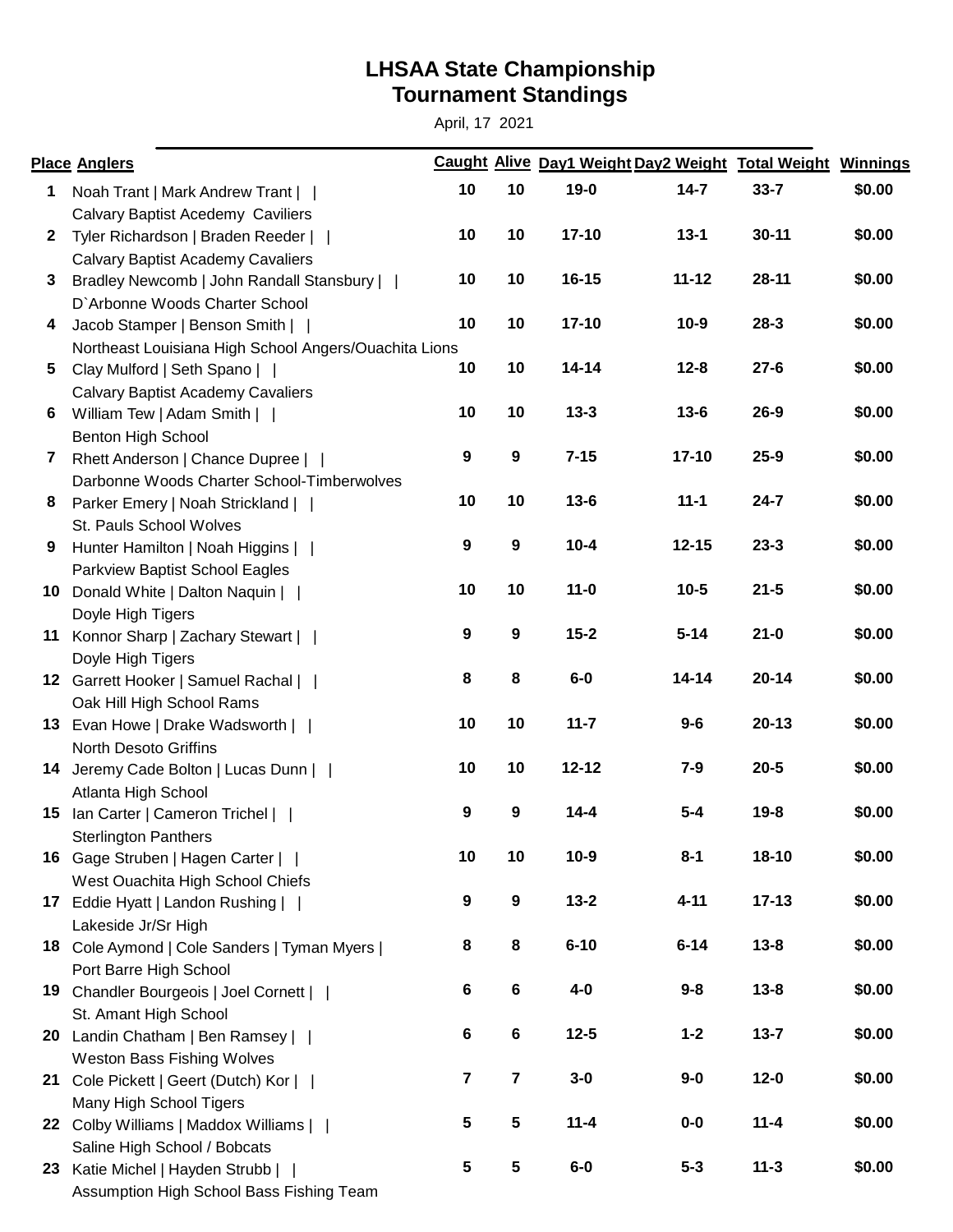## **Tournament Standings LHSAA State Championship**

April, 17 2021

|    | <b>Place Anglers</b>                             |                |                | Caught Alive Day1 Weight Day2 Weight Total Weight Winnings |          |           |        |
|----|--------------------------------------------------|----------------|----------------|------------------------------------------------------------|----------|-----------|--------|
|    | 24 Hayden Davis   Caden Brown                    | 7              | 7              | $7 - 13$                                                   | $3 - 2$  | $10 - 15$ | \$0.00 |
|    | Nelahs Anglers - Quitman High School, Wolverines |                |                |                                                            |          |           |        |
| 25 | Josh Arrant   Cade Brown                         | $\overline{7}$ | 7              | $7 - 8$                                                    | $2 - 15$ | $10 - 7$  | \$0.00 |
|    | West Ouachita/Nelahsanglers                      |                |                |                                                            |          |           |        |
|    | 25 Peyton Glenn   Dylan Goodwin                  | $\overline{7}$ | $\overline{7}$ | $5 - 13$                                                   | $4 - 10$ | $10 - 7$  | \$0.00 |
|    | Atlanta High School                              |                |                |                                                            |          |           |        |
|    | 27 Jason Thompson   Harris Reinhardt             | 5              | 5              | $4 - 15$                                                   | $5 - 2$  | $10-1$    | \$0.00 |
|    | Jesuit High School Blue Jays                     |                |                |                                                            |          |           |        |
|    | 28 Matthew Gallman   Levi Robinson               | 5              | 5              | $9 - 13$                                                   | $0-0$    | $9 - 13$  | \$0.00 |
|    | Parkway High School                              |                |                |                                                            |          |           |        |
|    | 29 Peyton Grantham   Tanner Underwood            | 4              | 4              | $9 - 11$                                                   | $0-0$    | $9 - 11$  | \$0.00 |
|    | Benton High School / Tigers                      |                |                |                                                            |          |           |        |
| 30 | John Finnan   Todd Marchand                      | 6              | $\bf 6$        | $3 - 3$                                                    | $6 - 7$  | $9 - 10$  | \$0.00 |
|    | St. Pauls School                                 |                |                |                                                            |          |           |        |
|    | 31 Ridge Bradley   Jacob Mccarty                 | 5              | 5              | $9 - 8$                                                    | $0-0$    | $9 - 8$   | \$0.00 |
|    | <b>Neville Tiger Anglers</b>                     |                |                |                                                            |          |           |        |
|    | 32 Eli Cambell   Lloyd Chumley                   | 5              | 5              | $0-0$                                                      | $9 - 4$  | $9 - 4$   | \$0.00 |
|    | <b>Lakeside Warriors</b>                         |                |                |                                                            |          |           |        |
|    | 33 Max Deroche   Alik Foreman                    | 4              | 4              | $4-0$                                                      | $5-0$    | $9-0$     | \$0.00 |
|    | North Vermilion High School / Patriots           |                |                |                                                            |          |           |        |
|    | 34 Denver Blackman   Wesley Stewart              | 5              | 5              | $8 - 15$                                                   | $0-0$    | $8 - 15$  | \$0.00 |
|    | Atlanta High School                              |                |                |                                                            |          |           |        |
| 35 | Jacob Reinhardt   Carter Morris                  | 4              | 4              | $4 - 15$                                                   | $3 - 12$ | $8 - 11$  | \$0.00 |
|    | Jesuit High School Blue Jays                     |                |                |                                                            |          |           |        |
|    | 36 Will Owens   Christian Trichel                | 5              | 5              | $3 - 11$                                                   | $5-0$    | $8 - 11$  | \$0.00 |
|    | West Ouachita High School                        |                |                |                                                            |          |           |        |
|    | 37 Preston Zeringue   Jacob Zeringue             | 7              | 7              | $5 - 8$                                                    | $2 - 7$  | $7 - 15$  | \$0.00 |
|    | <b>Hahnville Tigers</b>                          |                |                |                                                            |          |           |        |
|    | 38 Paul Roth   Sylvest Oubre                     | 3              | 3              | $6-0$                                                      | $1 - 14$ | $7 - 14$  | \$0.00 |
|    | Lutcher High School Bulldogs                     |                |                |                                                            |          |           |        |
| 39 | Ethan Morgan   Ryan Craig                        | 4              | 4              | $6-5$                                                      | $0-0$    | $6-5$     | \$0.00 |
|    | <b>Pineville Rebels</b>                          |                |                |                                                            |          |           |        |
| 40 | Nathan Meshell   Aerial Sepulvado                | 4              | 4              | $6-0$                                                      | $0-0$    | $6-0$     | \$0.00 |
|    | Ebarb High School Rebels                         |                |                |                                                            |          |           |        |
|    | 41 Braden Pujol   Noah Deshotel                  | 4              | 4              | $0-0$                                                      | $5 - 11$ | $5 - 11$  | \$0.00 |
|    | Assumption High School Bass Fishing Team         |                |                |                                                            |          |           |        |
|    | 42 William Brooks   Emerson Piacun               | 3              | $\mathbf 3$    | $0-0$                                                      | $5-6$    | $5-6$     | \$0.00 |
|    | Jesuit High School Blue Jays                     |                |                |                                                            |          |           |        |
|    | 43 Brayden Robicheaux   Eric Hiller              | $\mathbf 2$    | $\mathbf 2$    | $0-0$                                                      | $4 - 11$ | $4 - 11$  | \$0.00 |
|    | <b>Berwick High School</b>                       |                |                |                                                            |          |           |        |
|    | 44 Cade Kaiser   Lucas Duplechain                | 3              | 3              | $4-9$                                                      | $0-0$    | $4-9$     | \$0.00 |
|    | Port Barre High School                           |                |                |                                                            |          |           |        |
|    | 45 Tryston Wall   David Carlock                  | 3              | 3              | $4-5$                                                      | $0-0$    | $4 - 5$   | \$0.00 |
|    | Oakhill High School Rams                         |                |                |                                                            |          |           |        |
|    | 46 Braxton Slayter   Mason Green                 | $\mathbf{2}$   | $\mathbf 2$    | $3-0$                                                      | $1 - 3$  | $4 - 3$   | \$0.00 |
|    | Atlanta High School                              |                |                |                                                            |          |           |        |